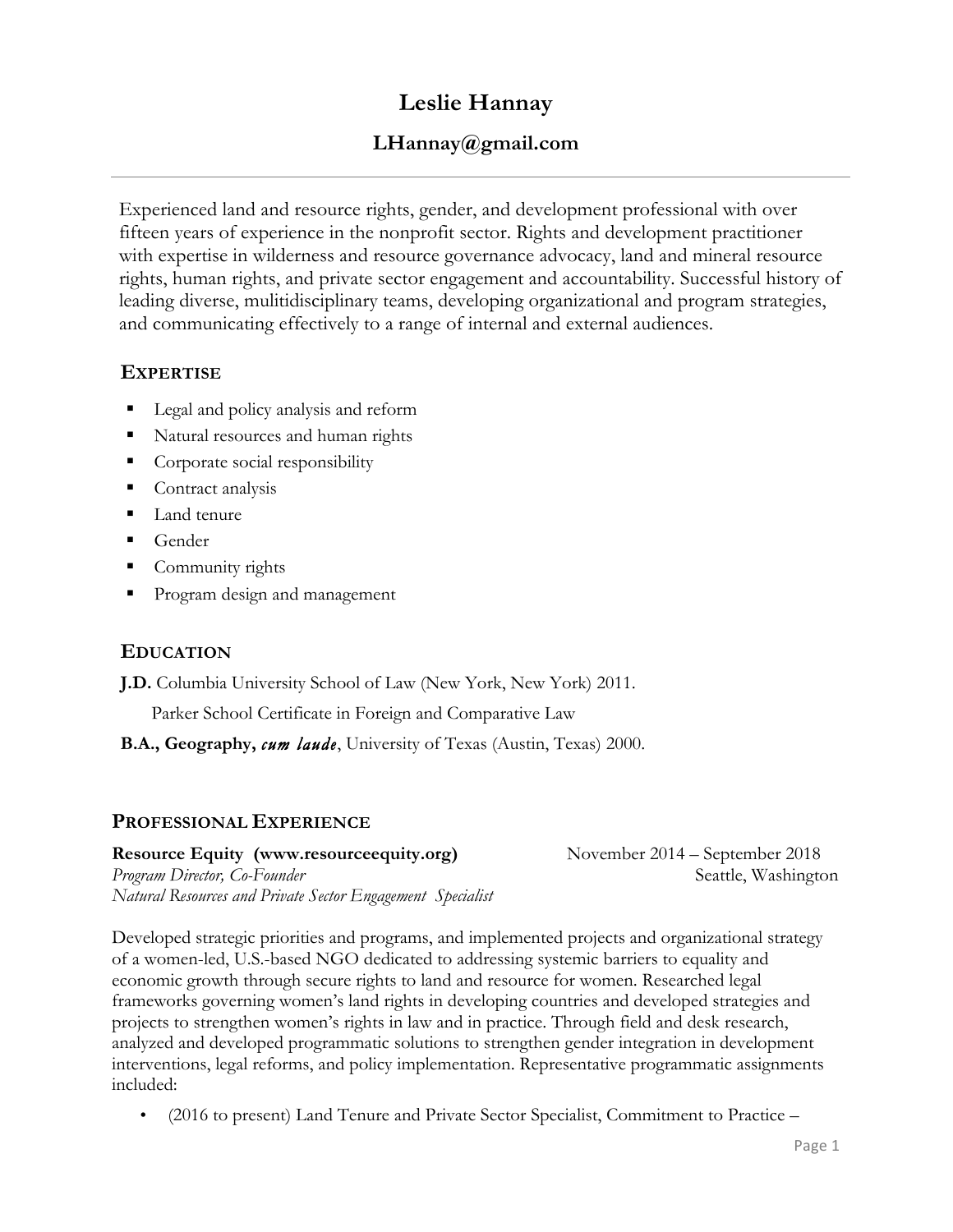Illovo Sugar Ltd. Challenge Fund Project. Landesa. Contributes to the design and implementation of a DFID-funded project co-implemented with a Illovo Sugar, Ltd. to adapt an international standard for investment due diligence (the New Alliance Analytical Framework for Land-Based Investments in African Agriculture) to company policies, and to guide implementation of those policies. Co-design and implement field research; develop and carry out training for company executives and country-level staff; conduct rights impact assessments and develop recommendations for amended corporate policy and practice.

- (2014 to July 2018) Gender Technical Lead, Ghana Country Lead, Responsible Investments in Property and Land (RIPL) Project. Landesa. As a project technical lead, co-leads in the design and implementation of a 4-year, global project to develop practical guidance for companies, governments, and communities to achieve socially responsible, gender-equitable land-based investments. Co-leads project strategic development and overall technical direction, drafts and oversees the implementation of the project Gender Integration Strategy to ensure that the processes and outcomes of the project and related investments are gender-equitable. Develops in-country engagement strategy, coordinates multi-stakeholder working groups, designs and carries out field research, leads technical workshops with government, CSO, and private sector stakeholders, manages implementing partner and research team, and provides other technical inputs as needed. Lead drafter of Ghana Guidebook on Responsible Investment in Property and Land.
- (2015) Researcher, Best Practices for Community Managed Land and Gender Peru. Landesa. Lead researcher for one of six case studies assessing good practices and lessons learned from projects that touch on community managed land rights and gender around the world.
- (Spring 2014) Lecturer, University of Washington School of Law. Co-taught graduate thesis seminar on Legal Problems of Economic Development in the Sustainable International Development Program.
	- Professor of the Year, 2015. University of Washington School of Law, Sustainable International Development Program

#### **Landesa Center for Women's Land Rights**

*Gender and Land Tenure Specialist (2013-2014) Women's Land Rights Fellow (2011-2013)*

Provided legal analysis and developed and implemented projects to strengthen women's land rights in law and practice in developing countries. Carried out field and desk research to develop solutions to improve gender outcomes in development interventions, legal reforms, and policy implementation.

Representative programmatic assignments include the following:

| <b>UGANDA LAND POLICY IMPLEMENTATION SUPPORT</b>                |
|-----------------------------------------------------------------|
| Provided in-country and remote technical support to the         |
| Government of Uganda's Policy Implementation Unit. Developed    |
| strategic plan, funder/donor outreach materials, and provided   |
| institutional capacity building and technical support to ensure |
| gender integration throughout the national land policy          |
| implementation process. Supported creation of a Donor Working   |
| Group on Land to support donor coordination in the land sector. |
|                                                                 |

September 2011 – November 2014 Seattle, Washington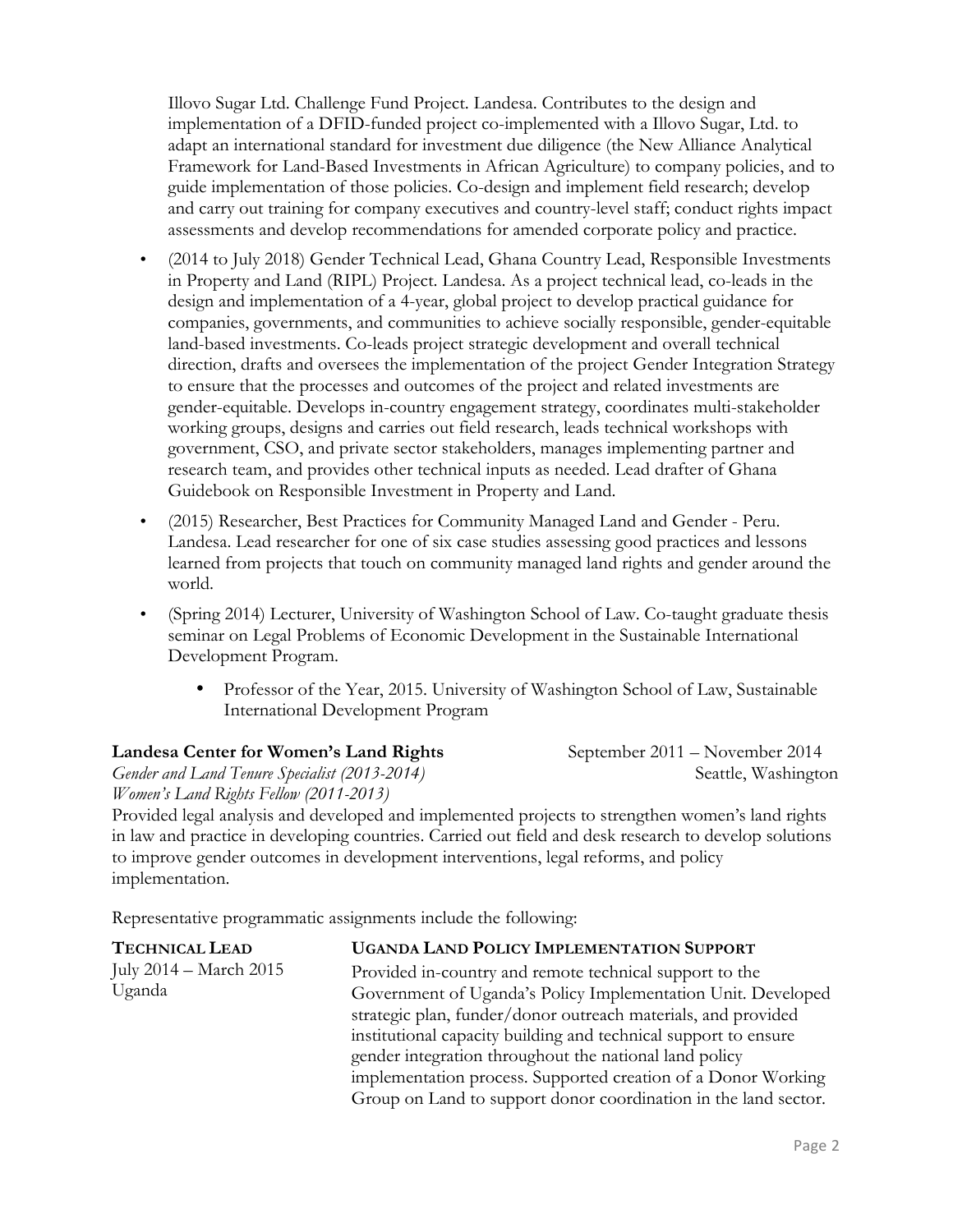#### **GENDER AND LEGAL**

**CONSULTANT** (USAID/WORLD BANK) May 2014 – September 2014 Ghana

#### **PROJECT LEAD**

January 2014 – present Uganda

#### **GENDER SPECIALIST**

MCC August 2013 – May 2014

#### **PROJECT LEAD**

May 2012 – January 2014 Pader, Northern Uganda

# **GENDER AND LAND SPECIALIST**

Norwegian Refugee Council March - August 2013 Liberia

## **GHANA COMMERCIAL AGRICULTURE PROJECT – MODEL LEASE CONSULTANCY**

Short-term consultancy for the Ministry of Food and Agriculture. Conducted field and desk research in support of the development of a Model Lease Agreement and Community Guidelines to strengthen the enabling environment for commercial agricultural investment and to ensure that resulting contractual arrangements are gender equitable and sustainable.

#### **UGANDA WOMEN FIRST PROJECT**

Developed a strategy for scaling and disseminating a model approach for strengthening women's land rights in Uganda. Through targeted engagement with policy makers, civil society, donors, and key stakeholders, validated model and developed roadmap for national dissemination.

#### **CASE STUDIES AND REVIEW OF FOUR MCC PROJECTS**

Gender Analysis of Four Millennium Challenge Corporation projects. Through desk review and interviews of MCA and MCC staff, developed a case study analyzing gender integration in the MCA-Namibia Communal Land Support Project, providing recommendations, best practices and lessons learned in a published synthesis report.

#### **STRENGTHENING WOMEN'S LAND TENURE SECURITY IN NORTHERN UGANDA**

Designed and oversaw implementation of an 18-month pilot project. Developed implementation strategy and women's land rights training program for women and local and cultural leaders. Coordinated local M&E and implementing partners, conducted field interviews of participants and other stakeholders, developed advocacy and communications materials, and provided remote and direct support to implementing partner. Created a comprehensive toolkit to guide replication of the model in other contexts. http://www.landesa.org/toolkit/.

#### **GENDER BASED VIOLENCE/HOUSING LAND AND PROPERTY RIGHTS STUDY**

Conducted field and desk research and co-authored a report examining the linkages between gender based violence and housing, land, and property rights among displaced populations in and around Monrovia, Liberia. Provided recommendations and analysis to support integration of women's land rights across NRC programming.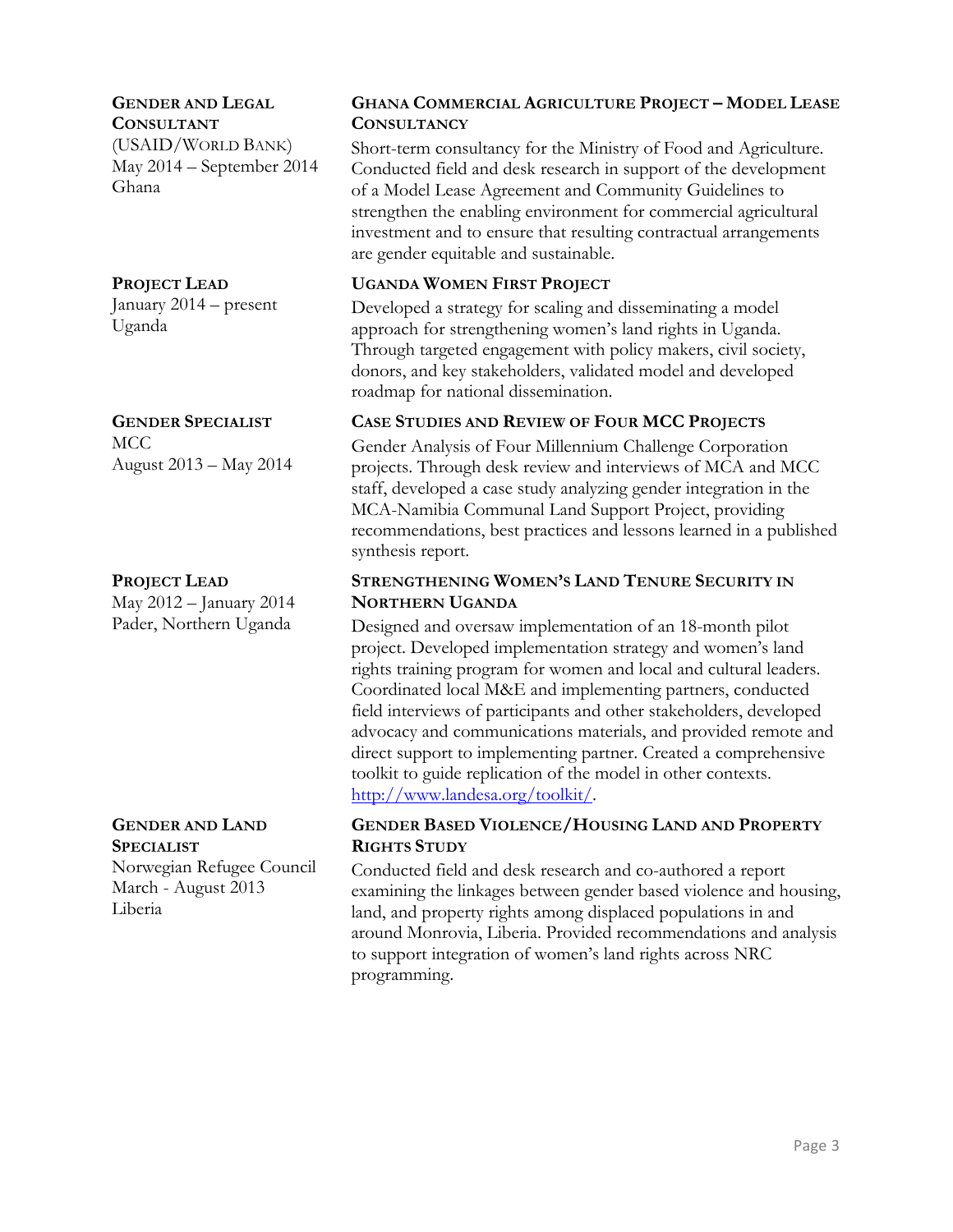Page 4

**LAND TENURE AND GENDER SPECIALIST** USAID October 2011 – July 2013 Liberia

#### **LAND POLICY AND INSTITUTIONAL SUPPORT PROJECT**

Provided technical and capacity support to the Women's Land Rights Task Force's participation in Land Rights Policy advocacy. Developed policy briefing documents and presented key issues and women's land rights recommendations to the Liberia Land Commission.

Assisted with the design and implementation of an assessment of women's land rights under customary and formal law. Presented recommendations for needed law, policy, and programmatic responses to strengthen women's land tenure security.

#### **Human Rights Institute, Columbia Law School September 2009 to May 2011**

Researcher and Teaching Fellow **New York, New York**, New York

Conducted field and desk research on domestic and international law and mining sector best practices for social inclusion and government and corporate accountability. Created web-based advocacy tools and education materials for civil society in the Democratic Republic of Congo. Provided training of civil society organizations on natural resource contracts, social inclusion and rights issues. Contributed to a report on the challenges and successes of global contract monitoring in industrial mining.

| <b>African Services Committee</b>                                                           | September to December |
|---------------------------------------------------------------------------------------------|-----------------------|
| 2010                                                                                        |                       |
| Legal Intern                                                                                | New York, New         |
| York                                                                                        |                       |
| Provided client intake and case management support for walk-in immigration services clinic. |                       |

| <b>Revenue Watch Institute</b>                                                                        | June to August |
|-------------------------------------------------------------------------------------------------------|----------------|
| 2010                                                                                                  |                |
| Legal Intern                                                                                          | Accra.         |
| Ghana                                                                                                 |                |
| Conducted field and desk research on the state of public disclosure of contracts in the oil, gas, and |                |

mining sectors in Ghana. Interviewed individuals from companies, government agencies, and civil society to assess the barriers and opportunities for improved transparency, social inclusion, and community benefit sharing, and drafted a concept paper in support of a campaign on contracts transparency.

| <b>Sustainable Development Institute</b>                                                              | June to August    |  |
|-------------------------------------------------------------------------------------------------------|-------------------|--|
| 2009                                                                                                  |                   |  |
| Legal Intern                                                                                          | Monrovia, Liberia |  |
| Participated in monitoring and reporting on industrial mining through legal analysis and field        |                   |  |
| research. Assisted rural forest communities with negotiations, institution building, and legal rights |                   |  |
| training. Contributed to reports on the forestry and mining sectors in Liberia.                       |                   |  |

## **Open Door Community Health Centers** January 2006 to January 2008 *Grants Administrator* Arcata, California

Coordinated the fund development activities for a rural community health center with an annual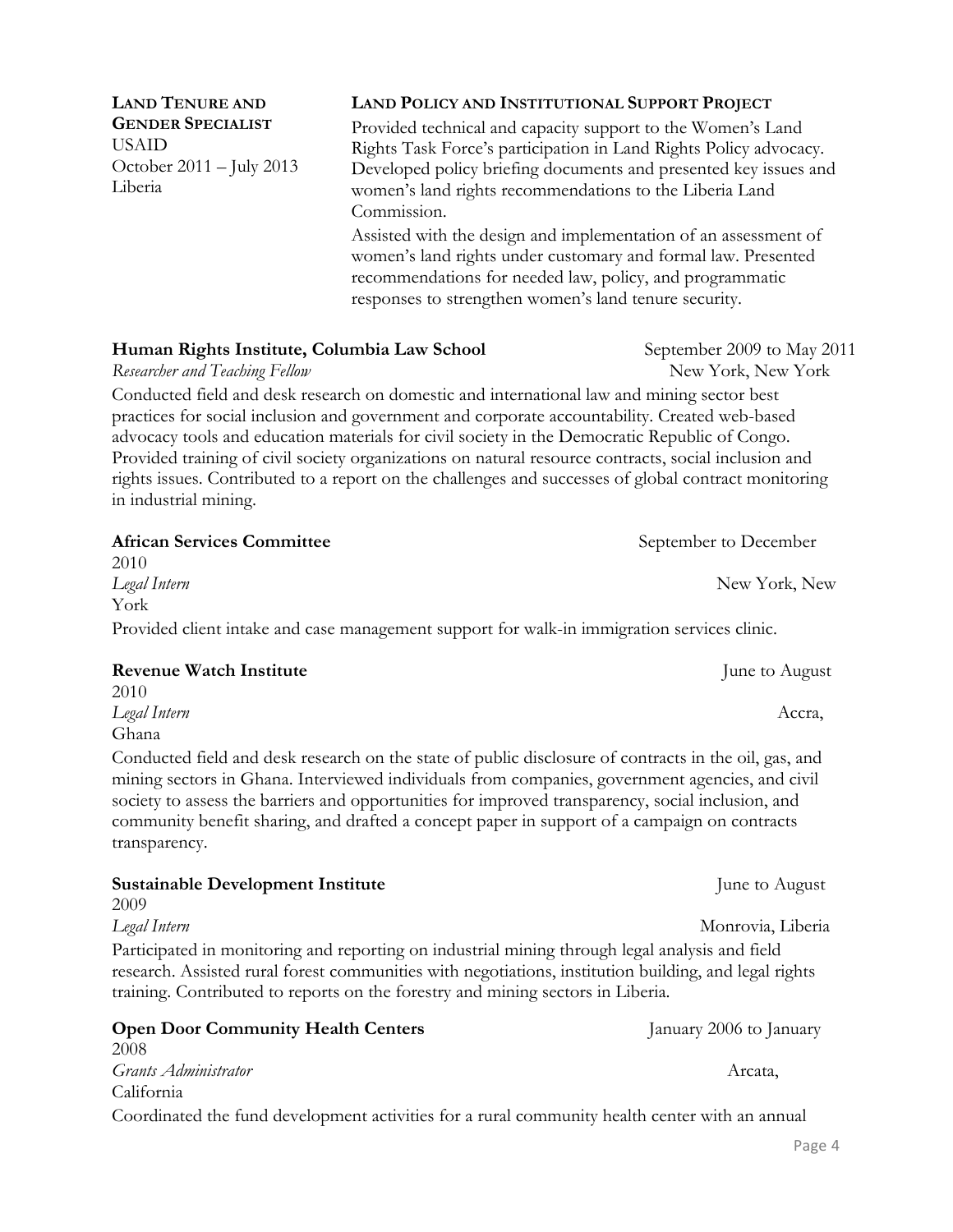grants budget of over \$4 million. Cultivated and maintained relationships with funders. Wrote and submitted federal and private grant proposals and researched potential grant opportunities. Oversaw the implementation of more than 40 grants.

## **Center for Ecosystem Survival**  January to December 2005 *Conservation Associate and Environmental Educator*San Francisco, California Managed conservation outreach programs. Provided elementary environmental education.

## **Montana Conservation Corps March to November March to November**

2004 *AmeriCorps Volunteer* **Missoula**, *Missoula*, *Missoula*, *Missoula*, *Missoula*, *Missoula*, *Missoula*, *Missoula*, *Missoula*, *Missoula*, *Missoula*, *Missoula*, *Missoula*, *Missoula*, *Missoula*, *Missoula*, *Missou* Montana Restored habitat, public trails, bridges, and drainage structures in mountain wilderness areas.

## **Wildlands Center for Preventing Roads** August 2000 to October

2001 *Program Associate*Missoula, Montana

Researched environmental issues, wrote articles and reports for publication, and assisted advocates in accessing scientific, cultural, and legal information to support wilderness preservation.

# **PUBLICATIONS**

- Hannay, L. (2016) Peru: Supporting Women's Participation in Community Governance to Strengthen Women's Rights to Community Land in the Sierra. http://landwise.resourceequity.org/record/2827
- Hannay, L., Bledsoe, D., and M. Manuchehri (2016) Realizing Socially-Responsible Investments in Land from a Gender Perspective: Unpacking "Zero Tolerance" to Identify Barriers and Practical Steps to Achieve Equitable and Sustainable Investments, Paper submitted for presentation at the World Bank Conference on Land and Poverty, Washington, DC, March 15-19, 2016.
- Bledsoe, D., Mathias, K., and L. Hannay (2016) Corporate Journey: Challenges of Implementing the Voluntary Guidelines on the Responsible Governance of Tenure of Land, Fisheries, and Forests in the Private Sector, Paper submitted for presentation at the World Bank Conference on Land and Poverty, Washington, DC, March 15-19, 2016.

Bledsoe et al (2015) Bridging the Gap between Intention and Action: Tools to Enable Socially Responsible Land-Related Investment.

- Hannay, L., Bledsoe, D., and R. Gaafar (2015) Malawi Case Study A Case Study for the RIPL Project. Landesa. http://www.landesa.org/wp-content/uploads/Malawi-Case-Study-FINAL-10.6.15.pdf
- Hannay, L. (2014) LandWise Practice Guides: Women's Land Rights in Uganda. Landesa Center for Women's Land Rights. http://landwise.landesa.org/guides.
- Giovarelli, R., Hannay, L., Richardson, A. and E. Scalise (2014) Gender and Land: Good Practices and Lessons Learned from Four Millennium Challenge Corporation Compact Funded Land Projects: Synthesis Report and Case Studies: Benin, Lesotho, Mali and Namibia. Landesa: Seattle.